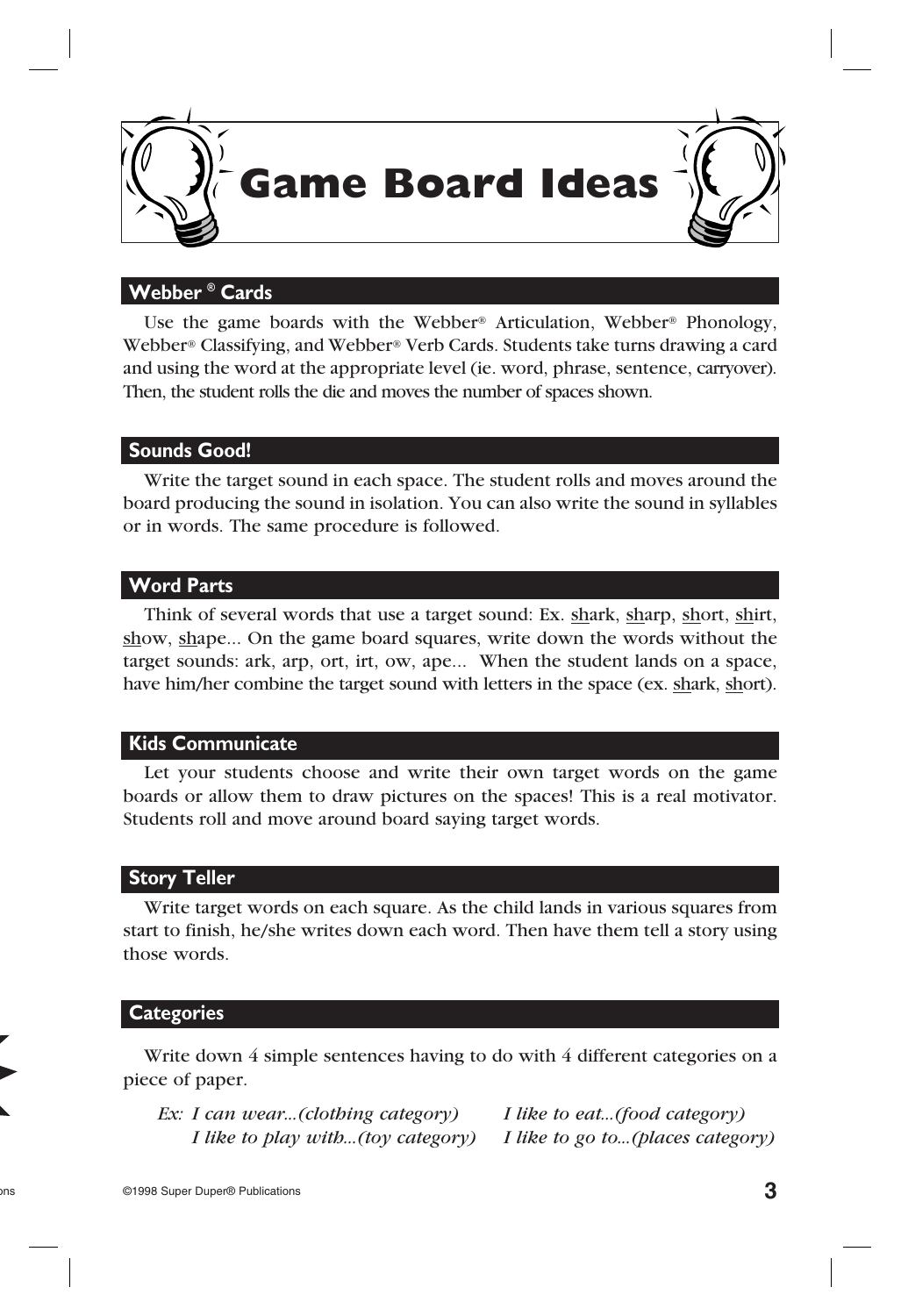In the game board squares, write down various items that fall into these categories. When the child lands on "shoes," for example, have him/her read aloud each category sentence using the word "shoes." Then ask him/her which sentence the word "shoes" really goes with. The students will get a laugh out of these!



Use your imagination to create one-of-a-kind games! Just remember to use the "write-on/wet erase" pen. Other pens can damage your laminated game boards! It's easy to re-use the game boards...just wipe with a damp cloth.

## **"Talk or Walk"**™ **Game**

 "Talk or Walk"™ is a fun-filled game that can be used for articulation, language, voice, or fluency goals. The "Talk or Walk"<sup> $M$ </sup> format can be used with any of the Holiday and Seasonal game boards. Here's how to play!

- 1. Choose the game board you want to use.
- 2. Use your write-on/wet erase pen to write either the letter T or the letter W on each blank space on the board. The T represents a "talking" activity and the W represents a "walking" or pawn moving activity. Specific "T" and "W" instructions are found in this booklet for each game board. To encourage optimum talking time, we suggest limiting the "W" spaces to 2 or 3. Be sure to use only the write-on/wet erase pens. Any other pen may permanently damage your game board. Use a damp cloth to erase.



3. To start the game, each student should choose a pawn. All pawns are placed at the start position on the game board.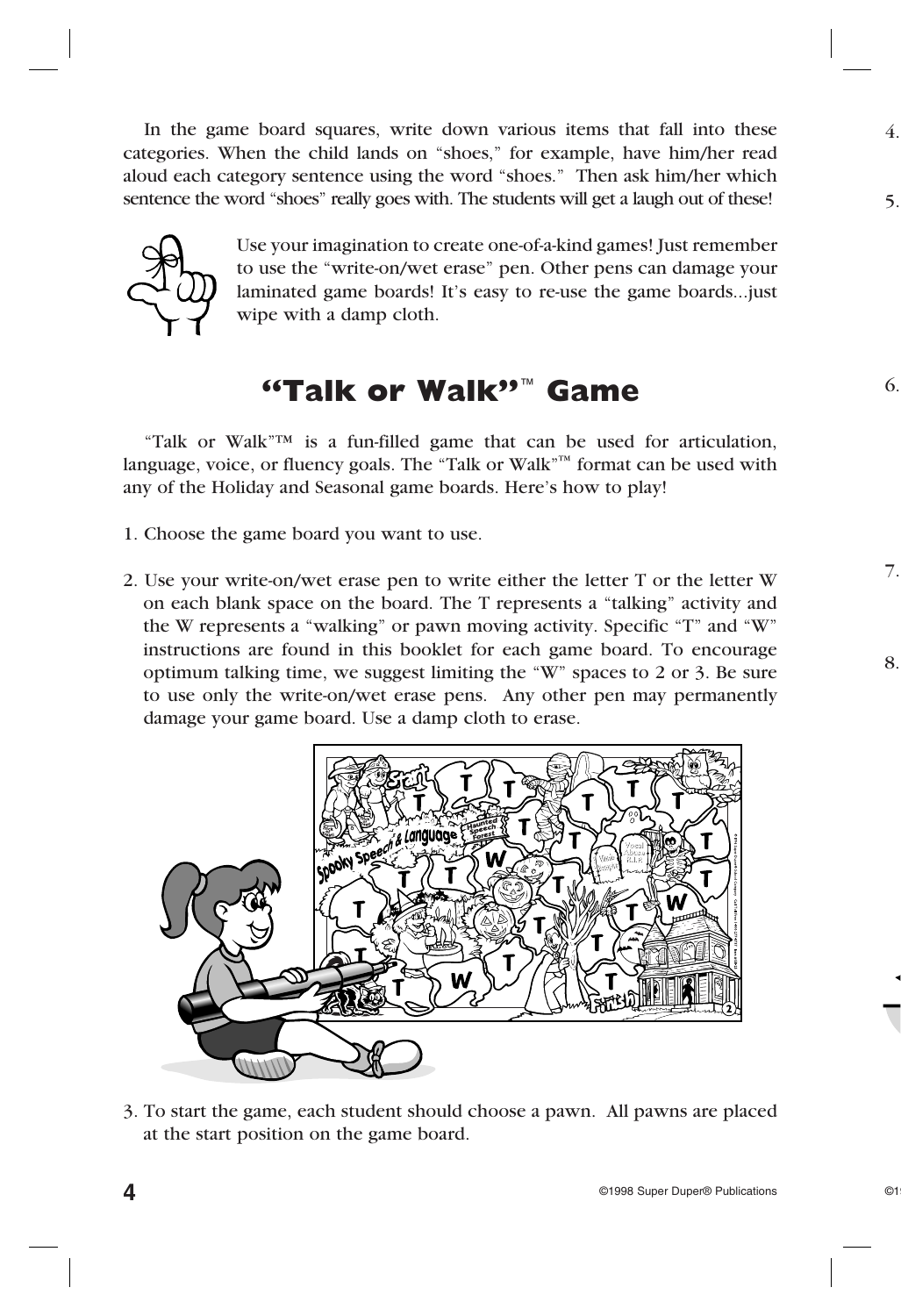- 4. The starting player rolls the die and "walks" his/her pawn forward the number shown. The student will land either on a "T" or a "W" space.
- 5. If a student lands on a "T" space, the instructor chooses and reads aloud a "T" talking instruction. The "T" instructions listed in this booklet can be used for articulation, language, voice, or fluency goals. If a student lands on a "W" space, the instructor chooses and reads aloud a "W" walking instruction. Please note that any instruction listed under the "T" or the "W" may be read aloud by the therapist. The therapist should choose the instruction best suited to each student's needs!
- 6. The student follows the given "T" instruction. No one is penalized for an incorrect "T" or talking response! The instructor is encouraged to modify or adapt the instruction so that the student achieves some level of success. If a student lands on a "W," he/she should "walk" the pawn forward or backward according to the instruction. If the student now lands on a "T" space, he/she should follow the talking instruction read aloud by the therapist. Play then proceeds to the next player.
- 7. Each player proceeds in turn until one player reaches the finish line. An exact roll isn't required to win. Any roll that lands the player on or beyond the finish line is acceptable. This player is the "Talk or Walk"™ winner.
- 8. All players return their pawns to the start and begin a new game.

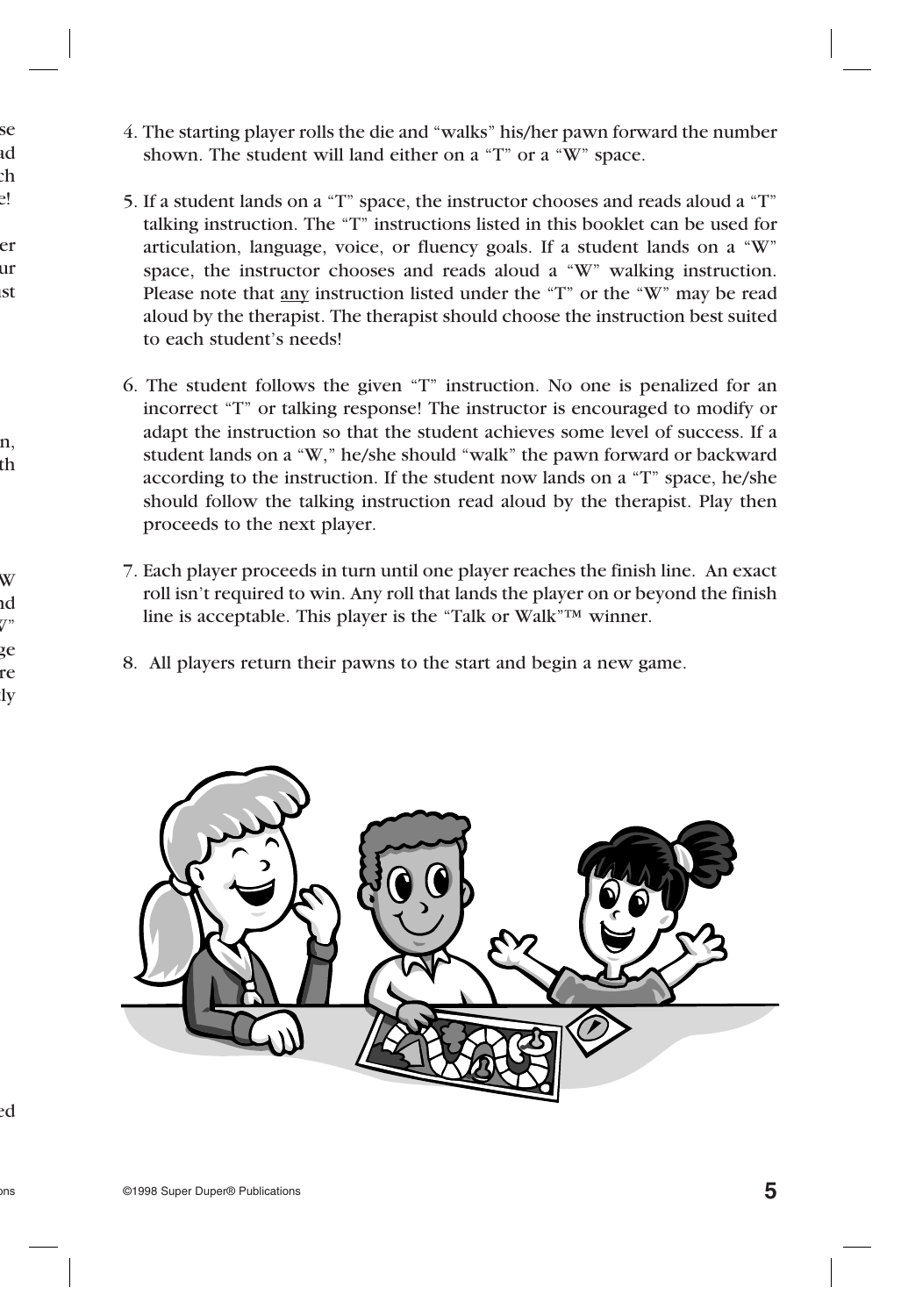### **GAME BOARD 1 Falling for Good Speech & Language**

**"Talk or Walk"™ game instructions:** Have the student roll and move the number of spaces shown. If he/she lands on a "T" space, read an appropriate statement from those below. If the student lands on a "W" space, read a statement from those shown. See pages 4 and 5 for in-depth instructions!

#### **T = Talking statements for Articulation**

- Find something in the picture with your sound. Say the word/sentence.
- Name an article of warm clothing that has your sound.
- What is one activity in the picture that has your sound? (Raking, pitching leaves, walking, passing the football, playing in leaves, pulling a wagon, hanging upside down, etc.)
- • Finish this sentence by choosing a card: In the fall, I just love to spend the day raking up the \_\_\_\_\_.
- • Make up a tongue twister that begins: "Lots of lovely trees...." and use at least one word with your target sound.
- Finish: "I like fall because...." and use your good sound.

#### **T = Talking statements for Language, Voice, Fluency, or Artic Carryover**

- Name another word for fall.
- The opposite of fall is
- Name a fall holiday (in October or November).
- What is another way to use the word "fall?"
- What category does a rake belong in? (Garden Tools).
- What goes with fall?

#### **W = Walking statements for pawn movement**

- • Go out for a pass. Move ahead one space.
- You need to empty your wagon. Go back one space.
- You stopped to play with pup. Go back one space.
- You did a good job raking leaves. Go ahead one space.
- You are having fun playing in the leaves. Go back one space.
- A big wind carries you ahead two spaces.